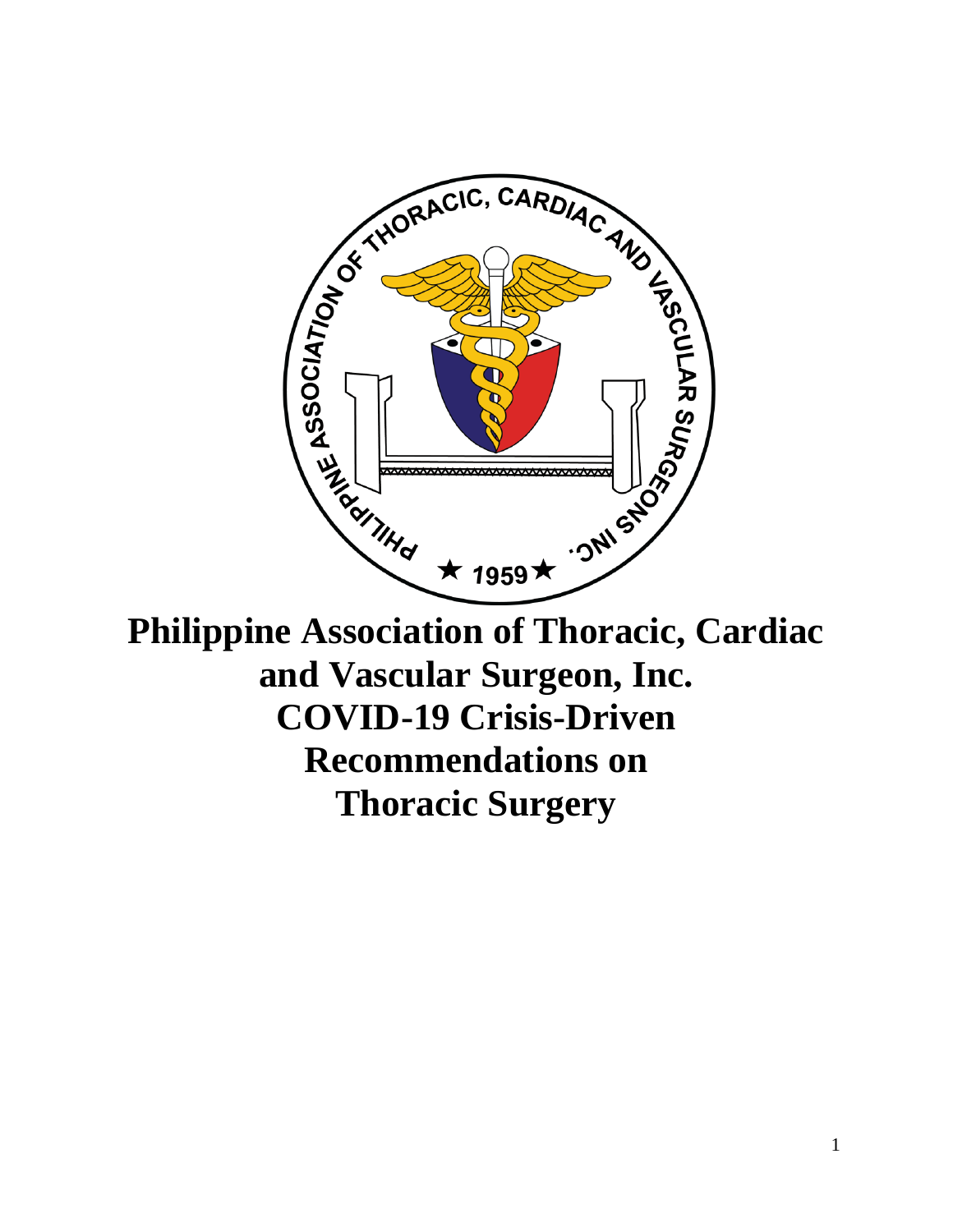# **Table of Contents**

|                                                                      | 3  |
|----------------------------------------------------------------------|----|
|                                                                      | 3  |
|                                                                      | 4  |
|                                                                      | 6  |
|                                                                      | 7  |
|                                                                      | 8  |
|                                                                      | 11 |
|                                                                      | 12 |
|                                                                      | 13 |
|                                                                      | 14 |
| Annex C: Percutaneous Dilatational Tracheotomy (by Thoracic Surgeon) | 15 |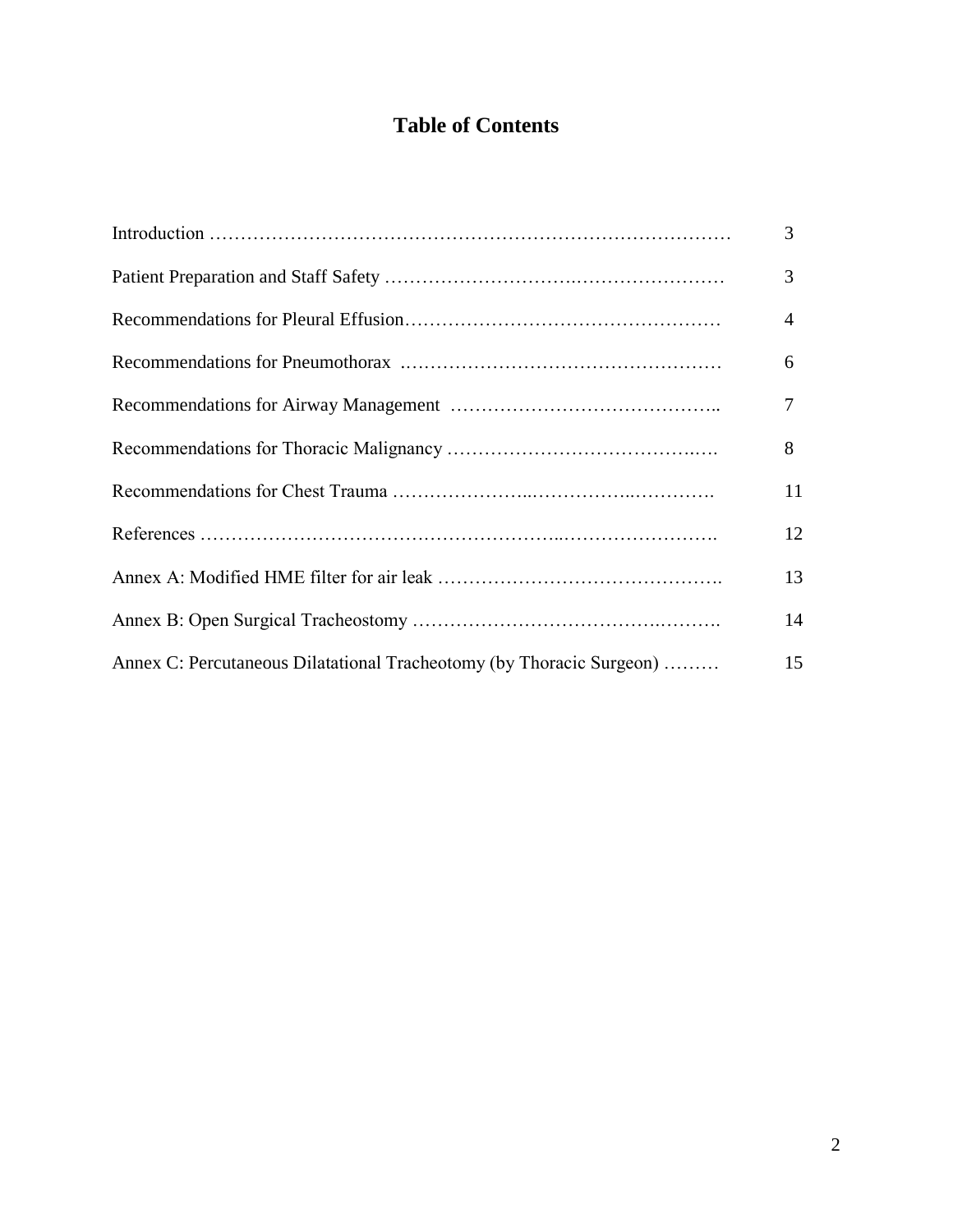## **PATACSI RECOMMENDATIONS FOR APPROACH TO THORACIC SURGERY CASES**

The COVID-19 pandemic has changed the landscape of the medical field. With the allocation of most resources, infrastructure, and personnel to the fight against COVID-19, the emphasis on minimizing the spread of the virus among patients and healthcare professionals while maintaining the flow of services by healthcare professionals to their patients is paramount. These recommendations are given in order to aid surgeons who may need to perform thoracic cases on patients in order to provide the best quality of care without causing harm either to the healthcare professional or the patient.

#### **I. PATIENT PREPARATION AND STAFF SAFETY:**

- *1.1. ALL patients should be approached as COVID-19 POSITIVE without the benefit of a swab test AND regardless of the degree of symptoms*.
- *1.2.* **ELECTIVE surgery should be DEFERRED** as long as patients are **NOT** clinically compromised and/or the prevailing hospital conditions are **NOT** amenable to such surgeries.<sup>(1)</sup>
- *1.3.* For all **ELECTIVE thoracic surgery cases, patients should be proven COVID-19 NEGATIVE prior to surgery.**
	- *1.3.1.* For asymptomatic patients with unknown COVID-19 status, recommend one (1) COVID-19 swab test result as negative to show COVID-19 negative status.
	- *1.3.2.* For symptomatic patients with unknown COVID-19 status, recommend resolution of symptoms AND one (1) COVID-19 swab test result as negative to show COVID-19 negative status.
	- *1.3.3.* For COVID-19 positive patients, recommend two (2) consecutive COVID-19 negative results (3 days apart) as per recommendations of existing guidelines, as well as resolution of symptoms.
- *1.4.* All procedures for life threatening conditions (eg tension pneumothorax, massive hemothorax, massive bleeding, tamponade) should NOT be delayed. COVID-19 testing should be done after the life threatening condition is addressed and should be done as soon as possible.
- *1.5.* All **emergent and urgent cases should have a chest CT scan prior to any** procedure to aid in risk stratification<sup>(2)</sup>, but timing of surgery should **NOT** be delayed by having the diagnostic done. This is due to the following findings that may point to COVID-19 disease in asymptomatic patients:
	- *1.5.1.* COVID19-positive patients showed both lung parenchyma and interstitial involvement.
	- *1.5.2.* Early phase findings reveal ground glass opacities (GGO) and a single lesion.
	- *1.5.3.* Advance phase findings reveal pleural effusion with multifocal lesion distribution in the middle and lower lung regions and in the posterior lung area.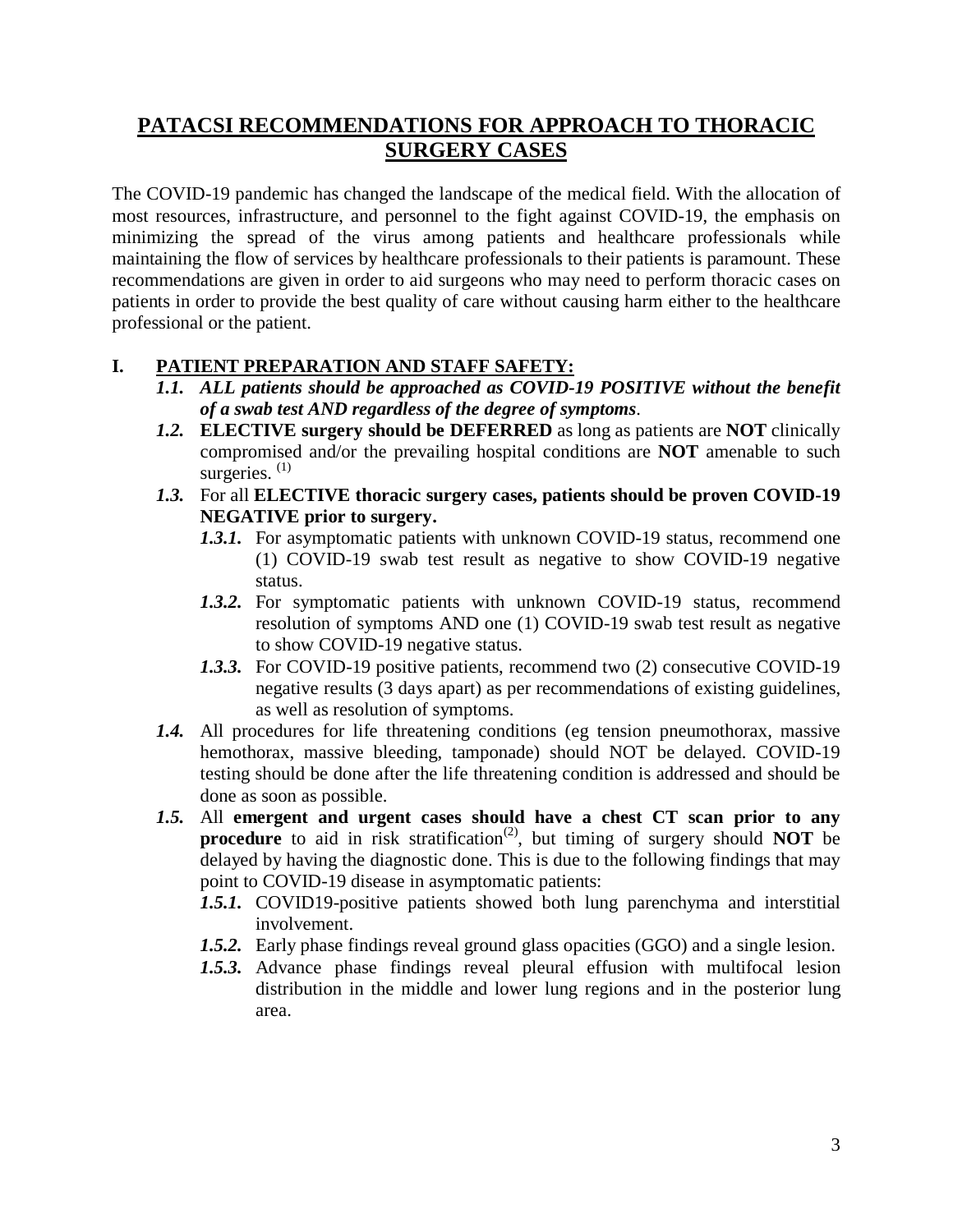- *1.6.* **Consider all thoracic procedures as Aerosol Generating Procedures (AGP) regardless of COVID status.**
	- *1.6.1.* To protect from aerosol- generating procedures CDC recommends: (3)
		- *1.6.1.1.* NIOSH-certified, fit-tested N-95 or higher respirator, or a PAPR (powered air purifying respirator)
		- *1.6.1.2.* Standardized attire under PPE (level A PPE) Figure A
		- *1.6.1.3.* SURGICAL SCRUBS or disposable garments and DEDICATED WASHABLE FOOTWEAR
		- *1.6.1.4.* Footwear should be closed-toe, soft-soled, washable, and have a closed back
		- *1.6.1.5.* COVERALLS with either an integrated hood or a surgical hood with integrated full-face shield
		- *1.6.1.6.* Non-sterile gloves
		- *1.6.1.7.* Disposable shoe covering
	- *1.6.2.* Operating room attire should be worn over PPE
		- *1.6.2.1.* Sterile disposable gown
		- *1.6.2.2.* Sterile gloves
	- *1.6.3.* Donning and Doffing of PPEs should be done in accordance with CDCapproved guidelines at all times.
- *1.7.* For bedside procedures, it is recommended to do procedures in negative pressure rooms. (4)
- *1.8.* Workflow of procedures and operations should be such that only the most relevant and experienced personnel for the procedure are present, minimal un-necessary movement of personnel in and out of work areas, streamlining operative movements to ensure the timely performance of a procedure in the smallest amount of time without compromising patient and personnel safety, and ensuring minimizing contamination of equipment during the operative process.<sup>(4)</sup>
	- *1.8.1.* Electrosurgery units, when used, should be set on the lowest possible setting while still producing its desired effect. Use of monopolar electrosurgery, ultrasonic dissectors, and advanced bipolar devices should be minimized, if possible, as these may generate aerosols. A smoke evacuator is suggested when using these devices.  $(4)$
- *1.9.* For **ELECTIVE cases,** a **multidisciplinary approach** is recommended in assessing the best care possible for patients on a case-to-case basis, putting emphasis on the resources available for each patient's pre-operative, operative, and post-operative phase of care.<sup>(1)</sup>

#### **II. RECOMMENDATIONS for PLEURAL EFFUSION**

- 2.1. Decision to do fluid drainage should be based on the patient's clinical status, volume of effusion, hospital readiness phase, and surgeon's expertise.
- *2.2.* Consider EMERGENT drainage for symptomatic (respiratory compromise) patients with effusion, patients with non-loculated empyema thoracis.
- 2.3. Consider URGENT drainage for moderate  $(\geq 1/2)$  opacification of hemithorax on CXR, or  $\geq$  500ml volume by ultrasound) to large ( $\geq$ 2/3 opacification of hemithorax on CXR, or  $\geq$  1000ml volume by ultrasound)<sup>(12)</sup> effusion with only mild symptoms OR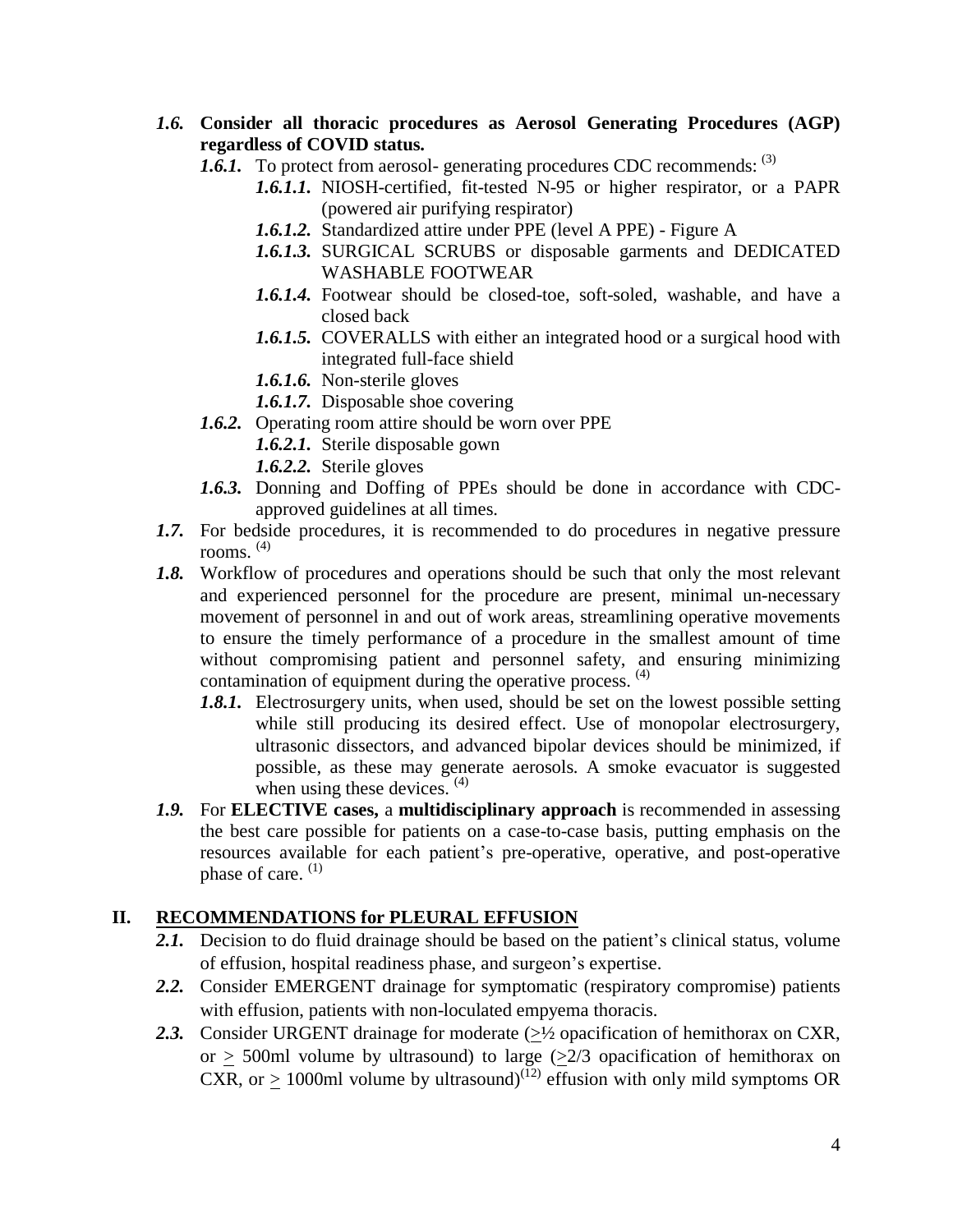patients with recurrent pleural effusion refractory to medical / conservative management.

- 2.3.1. Perform pre-procedure imaging studies (chest ultrasound, CT scan when applicable) to guide drainage placement and limit failure of drainage.
- *2.4.* Drainage for malignant effusion should be done on an ELECTIVE basis.
	- 2.4.1. Perform pre-procedure imaging studies (chest ultrasound, CT scan when applicable) to aid in decision-making for most appropriate drainage procedure (pigtail, tube thoracostomy, indwelling pleural catheter).
- *2.5.* For organized loculated effusion, the decision to perform open surgery vs. VATS is dependent on surgeon expertise and hospital readiness for performance of the procedure.
	- 2.5.1. Perform pre-procedure imaging studies (chest ultrasound, CT scan when applicable) to aid in decision-making for most appropriate procedure.
	- *2.5.2.* Choose to perform procedure that offers less operative time, minimal or no pleural air leaks, short post-op hospital length-of-stay.
- 2.6. For patients with pleural effusion requiring admission for hospital-care:
	- 2.6.1. Connect chest tube or indwelling pleural catheter (IPC) to a Pleur-evac, Sinapi or equivalent tube drainage system prior to tube insertion and hook to wall suction to minimize aerosol generation.<sup>(5)</sup>

2.6.1.1. In the absence of a wall suction:

- *2.6.1.1.1.* A Heat and Moisture Exchange (HME) filter will be attached to an RCI Multi-adapter (HME adapter), which in turn will be connected to an endotracheal tube connector. The assembled filter will then be attached to the atmospheric outlet (wall suction port on the Sinapi chest drain) using a piece of suction tubing. The filter, will just serve as a germ trap preventing any organisms from leaving the system. (Appendix A)
- *2.6.1.2.* In the absence of such drain device:
	- *2.6.1.2.1.* A custom chest drain system (Annex A) can be made by attaching a cut segment of an endotracheal tube to an anti-microbial breathing filter/ HME filter (used in respirators, ventilator circuits and gas lines) is then connected to the chest drain suction port leaving the drain off suction and occluding the safety valve. The filtration efficacy is >99.99% for microorganisms ≥55nm in diameter (COVID-19 diameter is 65-125 nm).  $(6)$
- *2.7.* For patients with pleural effusion that can be discharged for home-care:
	- 2.7.1. Connect chest tube or indwelling pleural catheter to a portable chest drain system (Pleur-evac, Sinapi or equivalent) prior to tube insertion to minimize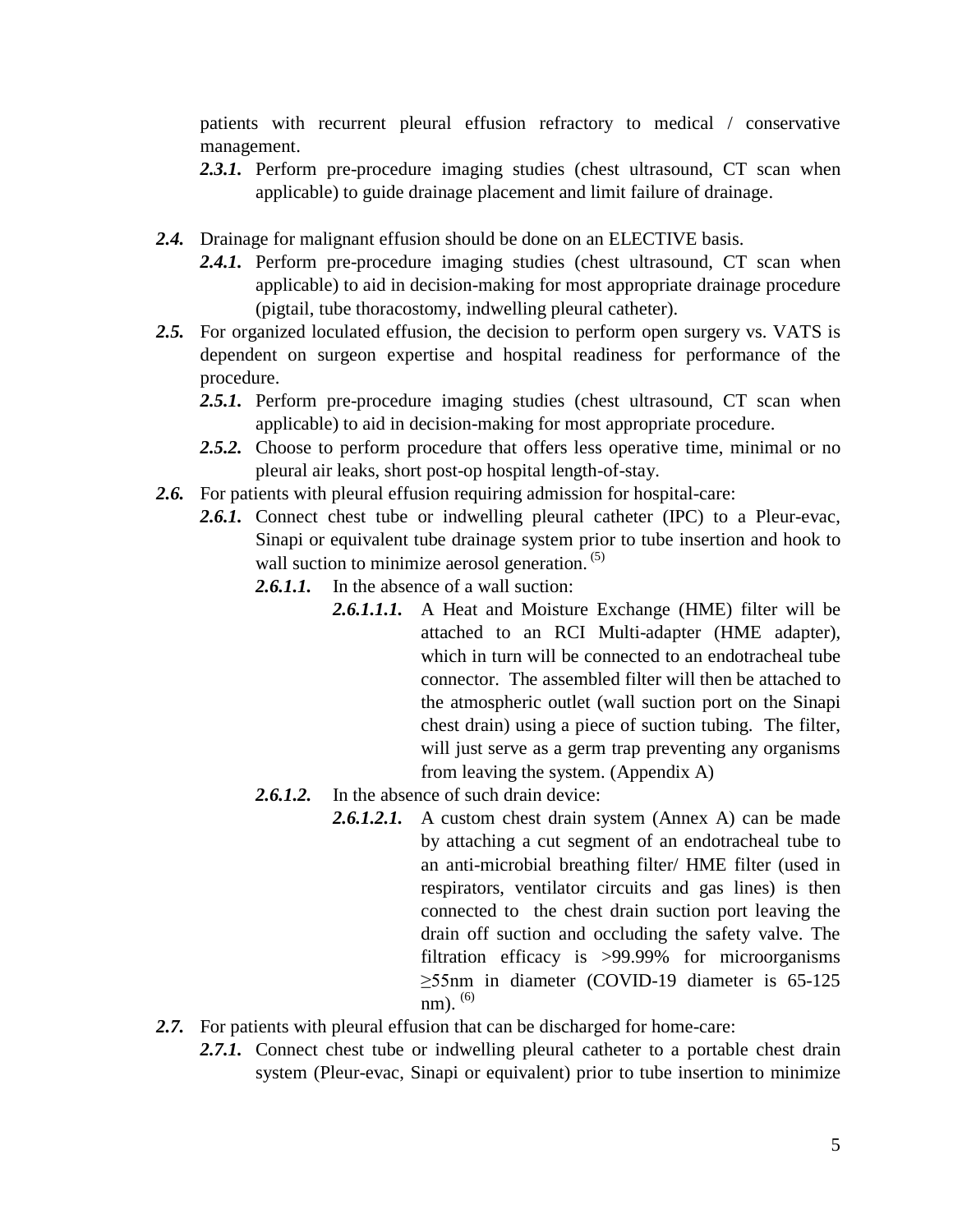aerosol generation. Connect the HME filter set-up described above to the atmospheric outlet of the drainage system. (Annex A)

- *2.7.2.* Use of drainage system should be tailored to the patient's ability to do drainage system care at home, with the goal of minimizing frequent hospital visits or re-admission for troubleshooting.
- 2.8. Those with Rocket pleural vent or chest tube with Heimlich valve (or equivalent) should be advised to continue self-isolation due to a small risk of aerosol generation.
- *2.9.* **Pleurodesis is NOT advised** at this time due to the possibility of complications necessitating frequent hospital / clinic visits.  $(5)$
- *2.10.* **Pleural fluid samples** should be handled as Category 3 pathogen and double-bagged with warning stickers.  $(3,5)$

#### **III. RECOMMENDATIONS for PNEUMOTHORAX**

- *3.1.* **For symptomatic patients with pneumothorax, or cases of tension pneumothorax:**
	- *3.1.1.* Should be managed as EMERGENT cases and perform surgical intervention at the soonest possible time AND in Level A PPEs.
	- *3.1.2.* Consider using an integrated device (Rocket pleural vent or equivalent) and in the absence use of a chest tube with Heimlich Valve attachment as outpatient.
	- *3.1.3.* Advise to self-isolate due to minimal risk of aerosol generation.
- *3.2.* For patients with large pneumothorax (defined as having a visceral pleural separation of  $> 2$ cm at the level of the hilum on CXR), or for patients with expanding pneumothorax by serial  $CXR \rightarrow$  recommend URGENT surgical intervention to avoid development of severe symptoms or prolonged hospital stay due to serial observation.
- *3.3.* **For large air leak or failed chest drain**, and while patient is symptomatic, admit for further management. <sup>(5)</sup> Such cases should be treated as ELECTIVE cases.
	- *3.3.1.* Proceed with definitive surgery only if patient tests negative for COVID-19 AND provided the hospital has a separate operating suite for non-COVID patients… otherwise transfer to a non-COVID hospital.
	- *3.3.2.* Consider sending patient home with a drainage device (Rocket pleural drain, Heimlich valve, or the equivalent) once symptoms related to admission have improved.
		- *3.3.2.1.* May opt to maintain drainage device at home and consider removal once air leak has resolved.
		- *3.3.2.2.* May prepare patient for definitive surgery (VATS or open surgery) on an outpatient basis  $\rightarrow$  perform definitive surgery in a Phase I hospital.
- *3.4.* Novel modifications to air filtration, such as the use of HME filters set-up on the drainage system's suction port or air vent was introduced and concocted to close the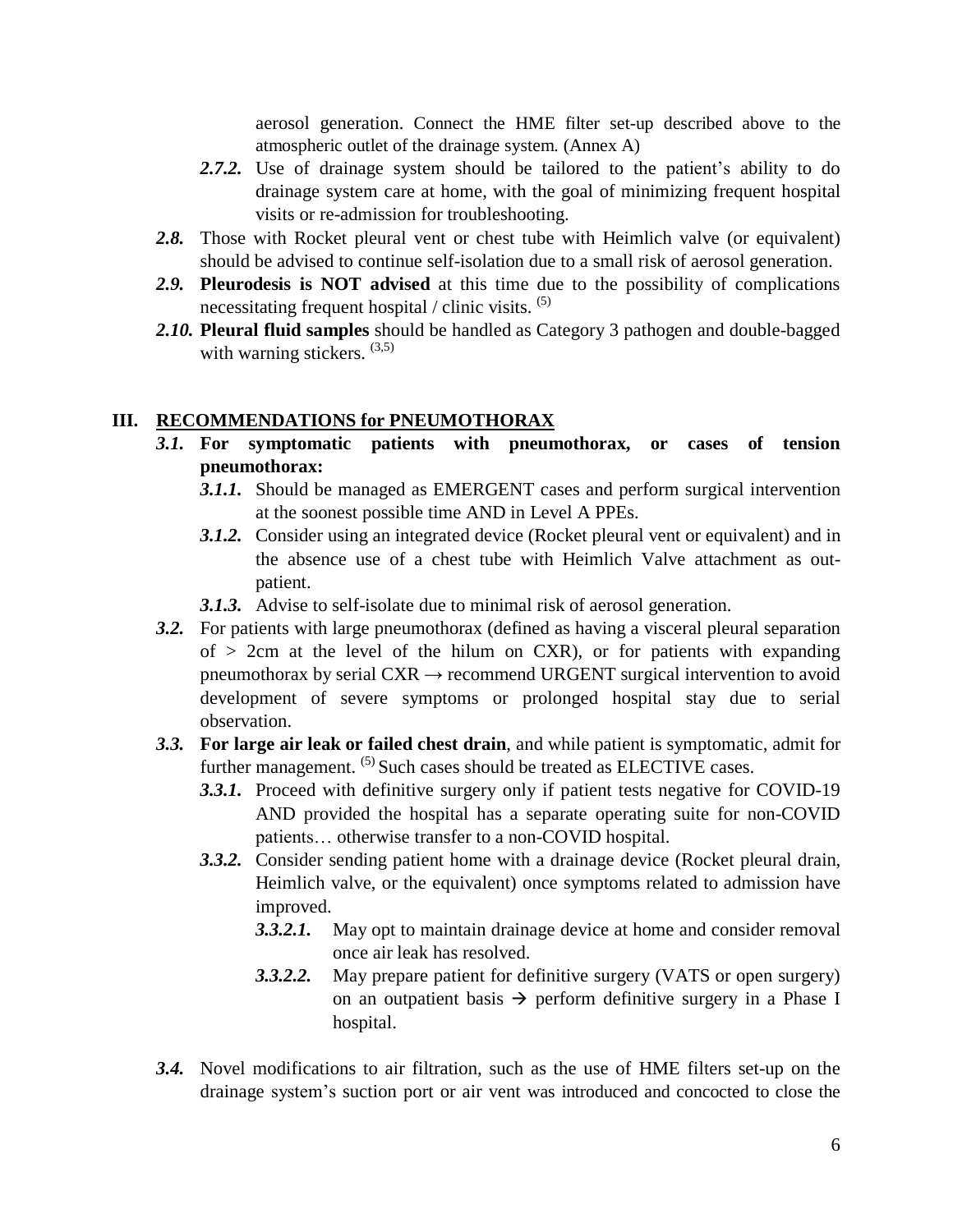system from leaks that may cause aerosol generation. This set-up may be used provided that hospital resources are not drained by such modifications. (see *ANNEX A* for system set-up) It should be noted that currently there are no studies validating the efficacy of the said set-up in closing the drainage system thereby preventing escape of viral load to the air.  $(7)$ 

## **IV. RECOMMENDATIONS FOR AIRWAY MANAGEMENT**

#### *4.1.* **For airway compromise:**

- 4.1.1. Intubation rather than tracheostomy would be preferable. <sup>(8)</sup>
	- *4.1.1.1.* Avoid use of high flow oxygen.
	- *4.1.1.2.* Most skilled airway manager (anesthetist) present should manage airway to maximize first pass success.
	- *4.1.1.3.* Reduce unnecessary team members to essential staff.
- *4.1.2.* In trauma patients with acute airway compromise **NOT** amenable to tracheal intubation, OR in other patients with difficult airway (very obese, airway obstruction from oropharyngeal or tracheal malignancy:
	- 4.1.2.1. transport to the optimal environment of the operating room is often preferred.
	- *4.1.2.2.* If transportation is not desirable consider the feasibility of performing a safe bedside procedure or delaying the procedure.

#### *4.2.* Tracheostomy for **PROLONGED INTUBATION:**

- *4.2.1.* For patients with unknown COVID-19 status, advocate for COVID testing prior to tracheostomy.
	- *4.2.1.1.* Perform procedure in standard Level A PPE.
	- *4.2.1.2.* Use of novel devices / equipment (aerosol box, acrylic shields, etc.) dependent on surgeon expertise in performing the procedure with such devices.
- *4.2.2.* In COVID-19 positive patients:
	- *4.2.2.1.* An acceptable strategy is to wait for the disease to become nontransmissible (COVID-19 negative by 2 consecutive swab procedures as per protocol) prior to performing a high-risk aerosolgenerating procedure such as tracheostomy. (9)
	- *4.2.2.2.* Tracheostomy procedure should be considered in these patients with no less than 21 days of prolonged intubation AND with ascertained benefit from a tracheostomy procedure AFTER testing negative for COVID-19.
	- *4.2.2.3.* Tracheostomy may be deferred indefinitely in poor-risk COVID-19 patients, or when COVID testing results are persistently positive. (10)
- *4.2.3.* Choice between open tracheostomy or percutaneous dilatational tracheostomy is dependent on surgeon-expertise and hospital readiness for the procedure, with emphasis on the performance of the procedure in Level 4 PPE for the entire operating room team, and with coordination between the surgical and anesthesia teams to minimize risk of exposure to aerosols during the procedure. (see *ANNEX B* and *C*) (11)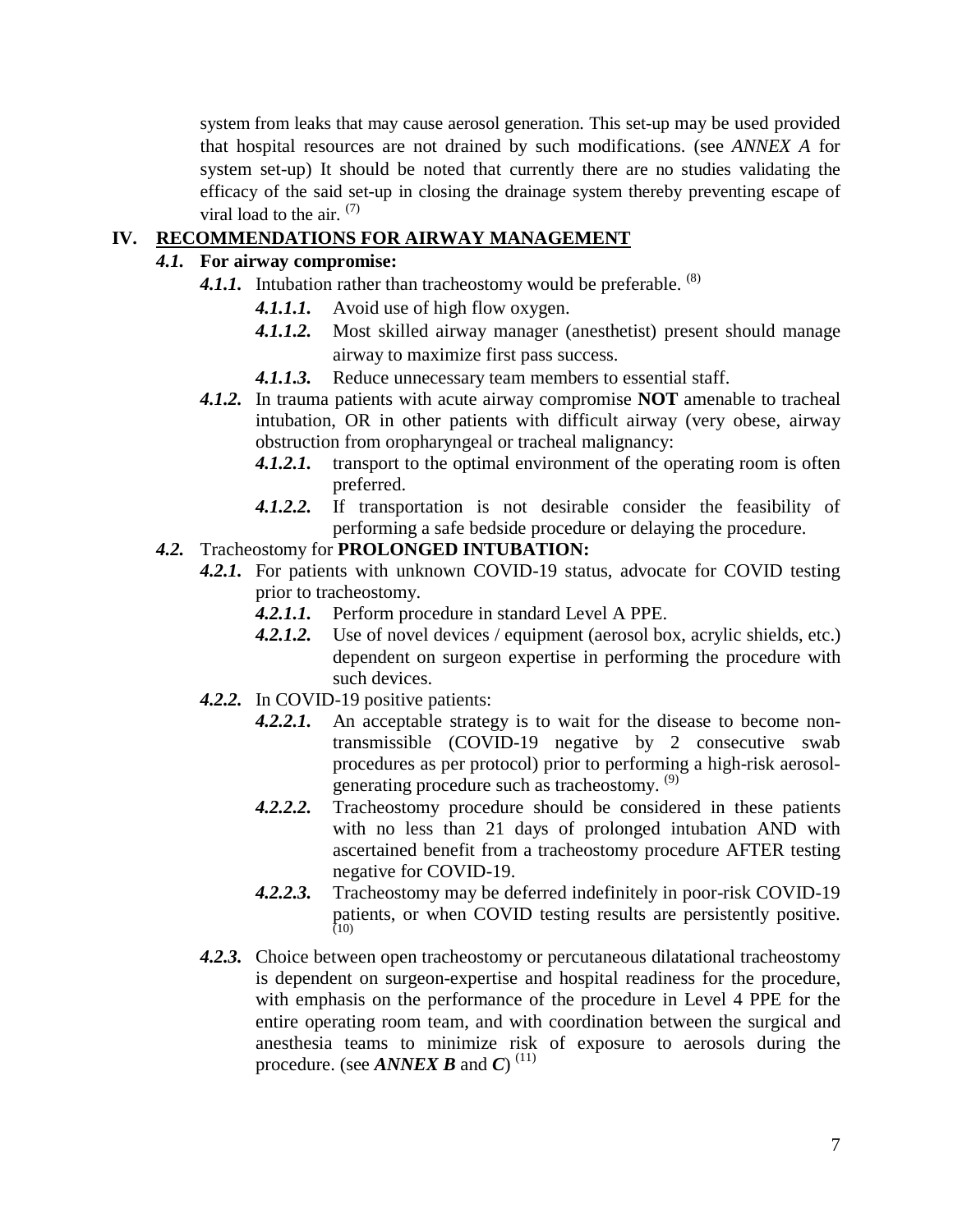#### *4.3.* For **Bronchoscopy:**

- *4.3.1.* As adjunct to obstructed airway management, procedures should be done at the earliest possible time in order to achieve airway patency. Procedures should be done in full level 4 PPE, with coordination between bronchoscopist and anesthesiologist throughout the procedure.
- *4.3.2.* As a diagnostic procedure (elective), it is recommended that patients be COVID-19 (-) prior to the procedure.

#### **V. RECOMMENDATIONS FOR THORACIC MALIGNANCY**

- *5.1.* A PHASED APPROACH on HOSPITAL READINESS is recommended based on the prevailing COVID-19 status in the hospital, the availability of hospital resources, and the status of the of COVID-19 burden in the community.  $<sup>(1)</sup>$ </sup>
	- *5.1.1.* **PHASE I:** Few COVID-19 cases, AND hospital resources are intact, AND COVID-19 cases are not rapidly rising.
		- *5.1.1.1.* Surgery restricted to patients likely to have survivorship compromised if surgery not performed within next 3 months.
	- *5.1.2.* **PHASE II:** Many COVID-19 cases, OR hospital resources are limited, OR COVID-19 cases rapidly rising.
		- *5.1.2.1.* Surgery restricted to patients likely to have survivorship compromised if surgery **NOT** performed within next few days.
	- *5.1.3.* **PHASE III:** Overwhelming number of COVID-19 cases, OR hospital resources are critically limited / exhausted, OR hospital resources are routed to COVID-19 patients.
		- *5.1.3.1.* Surgery restricted to patients likely to have survivorship compromised if surgery **NOT** performed within next few hours.

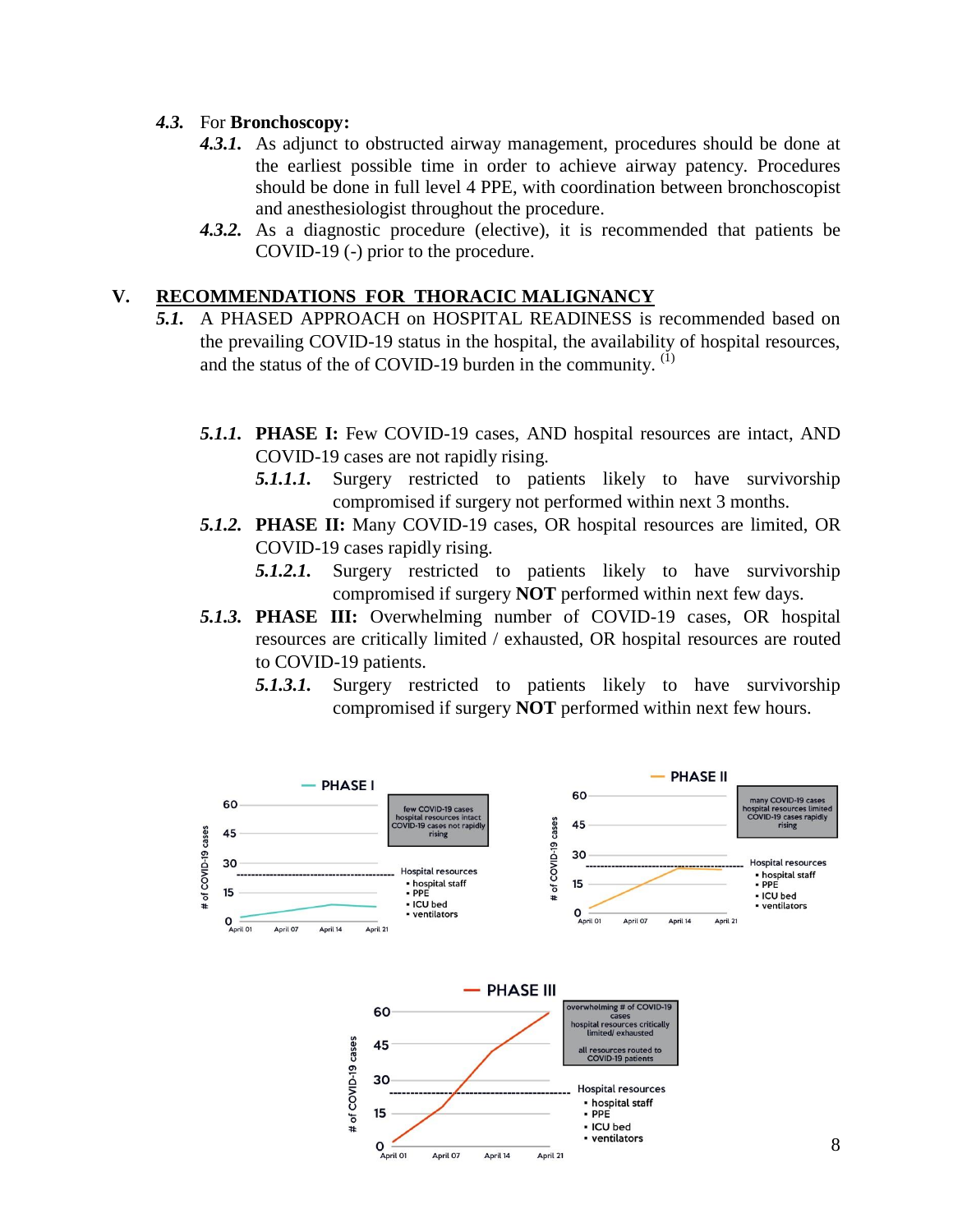| <b>Phase I</b>                                                                                                                                                                                                              | Surgery limited only for patients whose survival is compromised if delayed for 3<br>months                                                                                                                                                                                                                                                                                                                                                                                                                                                                                                                                                                                                                                                                                                                                                                                                                                                           |                                                                                                                                                                                                                                                                                                                                                                                                                                                                                                                                          |                                                                                                                                                                                                                                                                                                                                                                                                                                                                                                                                                                                                                                                                                                                                 |
|-----------------------------------------------------------------------------------------------------------------------------------------------------------------------------------------------------------------------------|------------------------------------------------------------------------------------------------------------------------------------------------------------------------------------------------------------------------------------------------------------------------------------------------------------------------------------------------------------------------------------------------------------------------------------------------------------------------------------------------------------------------------------------------------------------------------------------------------------------------------------------------------------------------------------------------------------------------------------------------------------------------------------------------------------------------------------------------------------------------------------------------------------------------------------------------------|------------------------------------------------------------------------------------------------------------------------------------------------------------------------------------------------------------------------------------------------------------------------------------------------------------------------------------------------------------------------------------------------------------------------------------------------------------------------------------------------------------------------------------------|---------------------------------------------------------------------------------------------------------------------------------------------------------------------------------------------------------------------------------------------------------------------------------------------------------------------------------------------------------------------------------------------------------------------------------------------------------------------------------------------------------------------------------------------------------------------------------------------------------------------------------------------------------------------------------------------------------------------------------|
| <b>Emergency</b>                                                                                                                                                                                                            | <b>Surgery</b><br>as<br>soon<br>as<br>feasible                                                                                                                                                                                                                                                                                                                                                                                                                                                                                                                                                                                                                                                                                                                                                                                                                                                                                                       | Surgery deferred for 3<br>months                                                                                                                                                                                                                                                                                                                                                                                                                                                                                                         | <b>Alternative treatment</b>                                                                                                                                                                                                                                                                                                                                                                                                                                                                                                                                                                                                                                                                                                    |
| • Rigid<br>bronchoscopy<br>for<br>Malignant central<br>airway obstruction<br>with critical airway<br>stenosis<br>Pleural<br>drainage<br>massive<br>for<br>pleural<br>malignant<br>effusion<br>(refer to<br>pleural disease) | • Pulmonary nodule presumed<br>lung<br>known<br>$\alpha$<br>cancer<br>clinical stage IA3 to Clinical<br><b>IIIA</b><br>(T3N1)<br>stage<br><b>or</b><br>T4N0/N1); Non N2<br>• Patients with strong clinical<br>evidence of N1<br>should<br>mediastinoscopy<br>undergo<br>with FS, $(+)$ N2 proceed<br>with<br>induction<br>chemotherapy;<br>$(-)$<br>N <sub>2</sub><br>proceed with anatomic lung<br>resection<br>$\mathbf{H}$<br>with<br><b>PETCT</b><br>recent<br>NO, may omit<br>showing<br>invasive mediastinal staging<br>• After favorable response to<br>chemotherapy<br>induction<br>(Stage IIIA NSCLC)<br>· Invasive staging procedure<br>start<br>treatment<br>to<br>(mediastinoscopy,<br>thoracoscopy)<br>Esophageal cancer T1b or<br>greater<br>• Stenting<br>for<br>obstructing<br>esophageal tumor<br>Malignant chest wall tumors<br>$\bullet$<br>Symptomatic<br>mediastinal<br>$tumors - diagnostis$<br>not<br>amenable to core biopsy | • Pure GGO<br>• GGO with <50% solid<br>component<br>· Solid nodule or lung<br>cancer $<$ 2 cm (clinical)<br>stage IA1 or IA2)<br>· Indolent<br>histology<br>(e.g.lepidic<br>adenocarcinoma,<br>carcinoid)<br>• Thymoma<br>(asymptomatic,<br>no<br>compression<br>symptoms)<br>• Pulmonary metastases<br>• High-risk<br>patients<br>likely<br>require<br>to<br>prolonged ICU stay<br>Tracheal<br>resection<br>Tracheostomy<br>• Endoscopic procedures:<br>• Diagnostic<br>Bronchoscopy<br>• EBUS/EUS<br><b>GI</b><br>• Upper<br>Endoscopy | • for<br>symptomatic<br>mediastinal tumors core<br>needle<br>biopsy<br>is.<br>preferred<br>over<br>more<br>invasive<br>procedures<br>(mediastinoscopy/<br>mediastinotomy)<br>• Clinical stage IIIA (N2)<br>single<br>station.<br>non-<br>bulky may proceed with<br>induction chemotherapy<br>• Clinical stage IIIA with<br>multi-station bulky N2<br>should<br>undergo<br>definitive chemoRT<br>• Endoscopic therapy for<br>early stage esophageal<br>cancer (T1a lesions)<br>• cT2 or higher and node<br>positive<br>esophageal<br>should<br>tumors<br>be<br>treated with induction<br>chemotherapy<br>• Stereotactic<br>Ablative<br>Radiotherapy (SABR)<br>• Ablation<br>(e.g.<br>cryotherapy,<br>Radiofrequency<br>ablation) |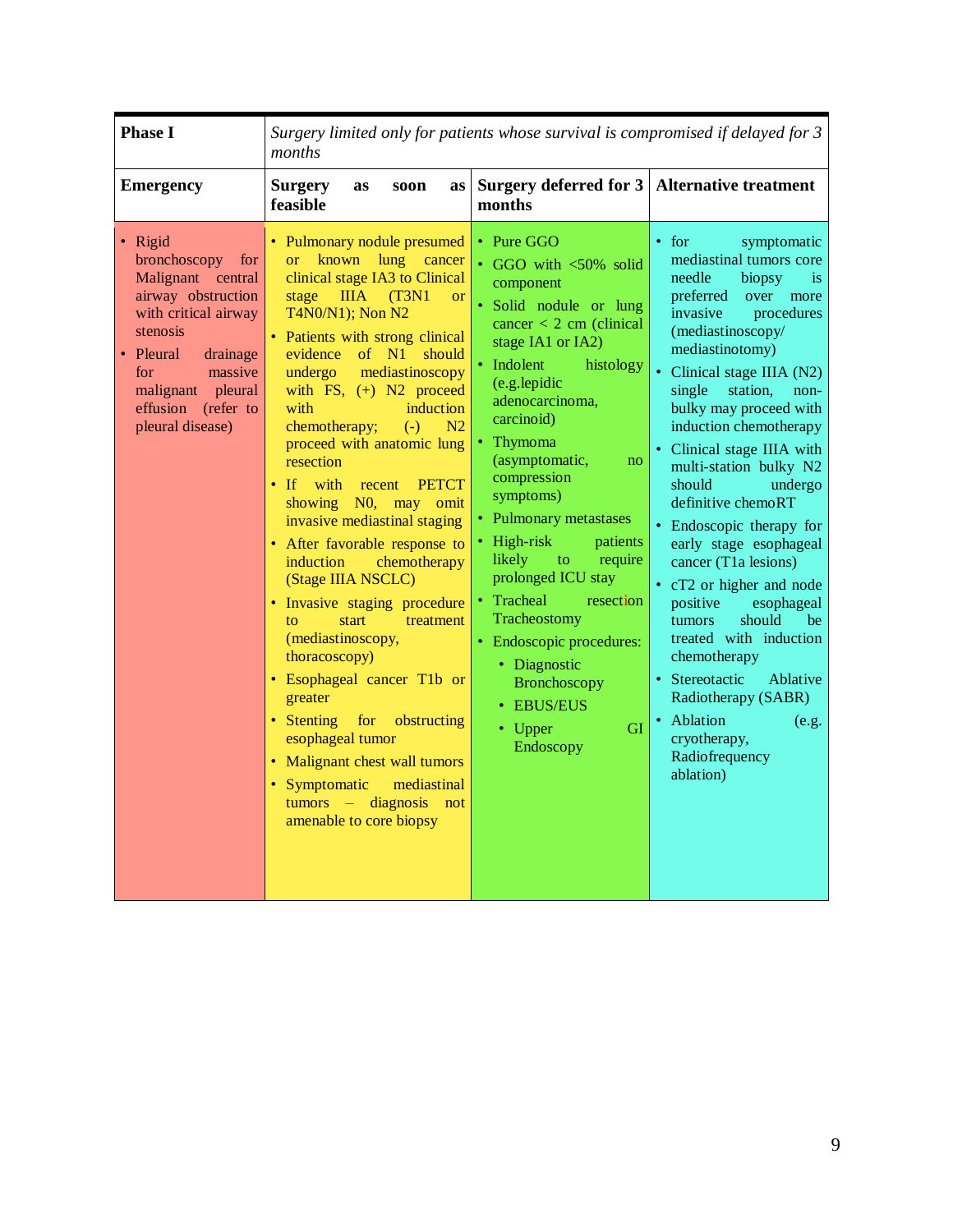| <b>Phase II</b>                                                                        | Surgery limited only for patients whose survival is compromised if NOT<br>performed within a few days                                                                                                                                                                                                                                                                 |                                                               |                                                                                                                                                                                                                                                                                                                                                                                                                               |
|----------------------------------------------------------------------------------------|-----------------------------------------------------------------------------------------------------------------------------------------------------------------------------------------------------------------------------------------------------------------------------------------------------------------------------------------------------------------------|---------------------------------------------------------------|-------------------------------------------------------------------------------------------------------------------------------------------------------------------------------------------------------------------------------------------------------------------------------------------------------------------------------------------------------------------------------------------------------------------------------|
| <b>Emergency</b>                                                                       | Surgery as soon as feasible                                                                                                                                                                                                                                                                                                                                           | Surgery deferred for Alternative treatment<br>3 months        |                                                                                                                                                                                                                                                                                                                                                                                                                               |
| • Malignant<br>central<br>airway<br>obstruction with<br>critical<br>airway<br>stenosis | • Perforated esophageal<br>cancer without sepsis<br>• Tumor<br>associated<br>infection without sepsis<br>(e.g. coring out for post<br>obstructive pneumonia)<br>• Tumor associated with<br>hemorrhage,<br>not<br>amenable to nonsurgical<br>treatment<br>• Management of surgical<br>complications<br>(hemothorax, empyema)<br>in a hemodynamically<br>stable patient | All thoracic procedures<br>typically scheduled as<br>elective | • Transfer patient<br>to<br>another hospital that<br>is phase I<br>$\bullet$ if<br>eligible<br>for<br>adjuvant<br>therapy,<br>then<br>give<br>neoadjuvant therapy<br>instead<br>• Stereotactic Ablative<br>Radiotherapy<br>(SABR)<br>• Ablation<br>(e.g.<br>cryotherapy,<br>radiofrequency<br>ablation)<br>• Reconsider<br>neoadjuvant<br>definitye<br>as.<br>chemoradiaton,<br>and follow patients for<br>salvage<br>surgery |

| <b>Phase III</b>                                                                 | Surgery limited only for patients whose survival is compromised if NOT<br>performed within the next few hours                                                                                                                                       |                                                                                |  |
|----------------------------------------------------------------------------------|-----------------------------------------------------------------------------------------------------------------------------------------------------------------------------------------------------------------------------------------------------|--------------------------------------------------------------------------------|--|
| <b>Emergency</b>                                                                 | Surgery as soon as feasible                                                                                                                                                                                                                         | Surgery deferred for Alternative treatment<br>3 months                         |  |
| • Malignant central<br>airway obstruction<br>critical<br>with<br>airway stenosis | • Perforated esophageal<br>cancer with sepsis<br>• Tumor associated sepsis<br>Management of surgical<br>complications in an unstable<br>patient (active bleeding not<br>amenable to nonsurgical<br>management, dehiscence of<br>airway anastomosis) | All thoracic procedures same as phase II<br>typically scheduled as<br>elective |  |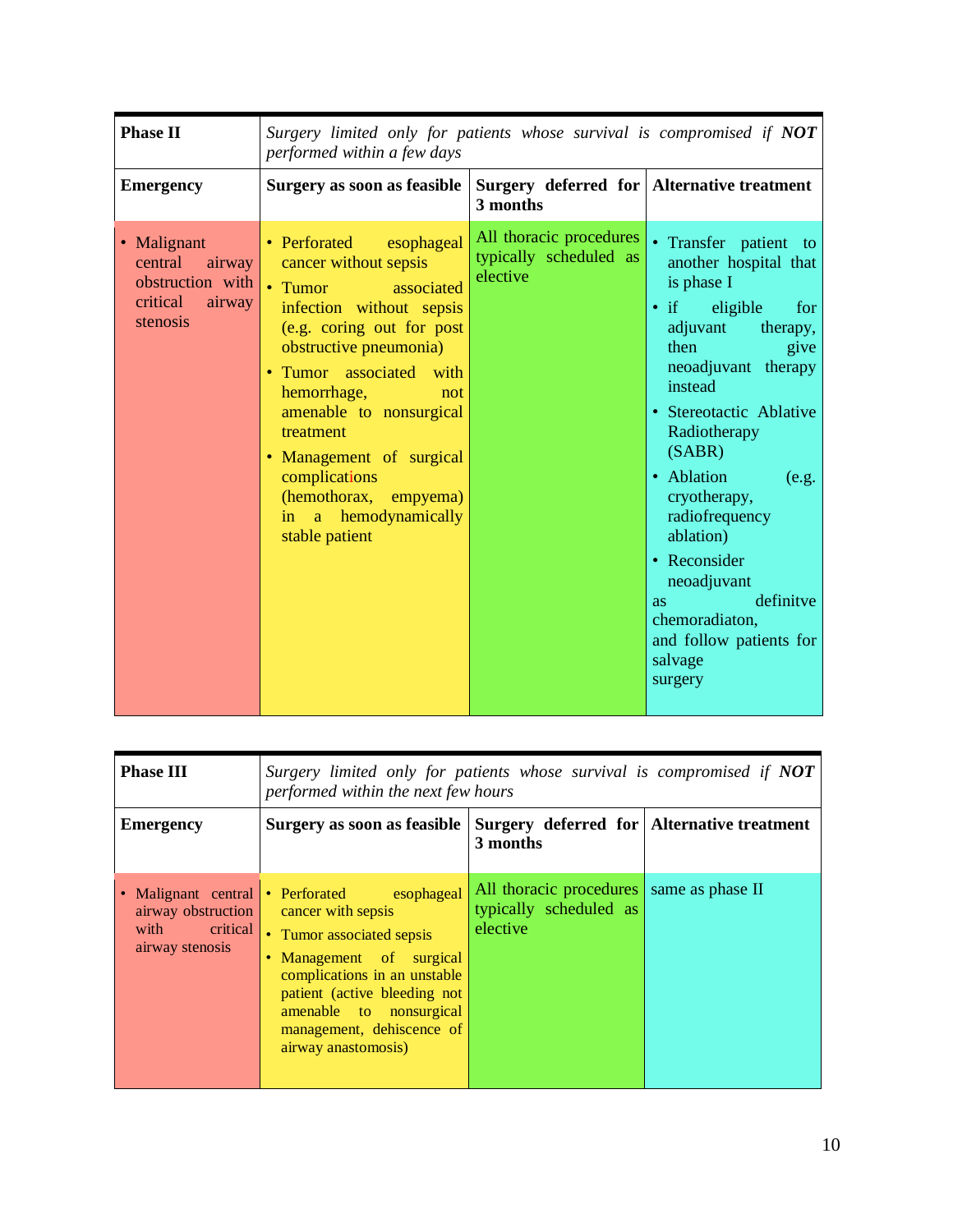## **VI. RECOMMENDATIONS FOR CHEST TRAUMA**

- *6.1.* Trauma protocols for patients with chest trauma should be followed.
- *6.2.* Proceed with EMERGENCY surgery as soon as possible
- *6.3.* Recommend to do COVID-19 testing at the soonest possible time when feasible.

## **VII. TRIAGING OF COMMON THORACIC CASES FOR SURGERY**

|                                   | <b>EMERGENT</b>                                                                                                                                                                               | <b>URGENT</b>                                                                                                                                                                                                           | <b>ELECTIVE</b>                                                                                                                                                                                                                                                                                                                                                                                                            |
|-----------------------------------|-----------------------------------------------------------------------------------------------------------------------------------------------------------------------------------------------|-------------------------------------------------------------------------------------------------------------------------------------------------------------------------------------------------------------------------|----------------------------------------------------------------------------------------------------------------------------------------------------------------------------------------------------------------------------------------------------------------------------------------------------------------------------------------------------------------------------------------------------------------------------|
| <b>PLEURAL</b><br><b>EFFUSION</b> | · Pleural effusion with respiratory<br>compromise<br>• Empyema thoracis                                                                                                                       | $massive^{**}$<br>$\bullet$ Moderate <sup>*</sup><br>to<br>pleural effusion with mild<br>respiratory compromise<br>· Recurrent pleural effusion<br>medical<br>refractory<br>to<br>$\sqrt{2}$<br>conservative management | • Minimal Pleural effusion<br>• Loculated effusion<br>• Malignant pleural effusion with<br>co-morbidities<br><b>NOT</b><br><b>or</b><br>amenable to<br>systemic<br>anti-<br>cancer therapy                                                                                                                                                                                                                                 |
| <b>PNEUMOTHORA</b><br>X           | • Symptomatic<br>primary<br>pneumothorax<br>Tension<br>secondary<br><b>or</b><br>pneumothorax                                                                                                 | • Asymptomatic, large $(>2cm)$<br>visceral pleural separation at<br>the level of the hilum) OR<br>expanding pneumothorax                                                                                                | · Post-thoracostomy cases with<br>persistent air leak                                                                                                                                                                                                                                                                                                                                                                      |
| <b>TRACHEOSTOM</b><br>Y / AIRWAY  | • Tracheal intubation as necessary<br>for appropriate disease conditions<br>(ARDS from COVID-19, severe<br>pneumonia, COPD, etc.)<br>Imminent obstruction / trauma –<br>emergent tracheostomy |                                                                                                                                                                                                                         | • Tracheostomy<br>for<br>prolonged<br>intubation<br>• Greater than 14 days intubated<br>for unknown COVID status<br>• Greater than 21 days prolonged<br>intubation AND COVID(+) $\rightarrow$<br>should have good prognosis<br>AND conversion to COVID(-)<br>case prior to tracheostomy<br>• Open<br>tracheostomy<br><b>or</b><br>percutaneous<br>tracheostomy<br>dependent on surgeon expertise<br>and hospital readiness |
| <b>THORACIC</b><br><b>TRAUMA</b>  | • All chest trauma cases managed as<br>per protocol, with LEVEL A PPE<br>for OR team<br>Testing for COVID-19 status done<br>at the soonest possible time                                      |                                                                                                                                                                                                                         |                                                                                                                                                                                                                                                                                                                                                                                                                            |

*\*moderate effusion: >½ opacification of hemithorax on CXR OR > 500ml volume by ultrasound*

*\*\*large / massive effusion: >2/3 opacification of hemithorax on CXR OR > 1000ml volume by ultrasound*

*Table 1. Triaging for common thoracic cases*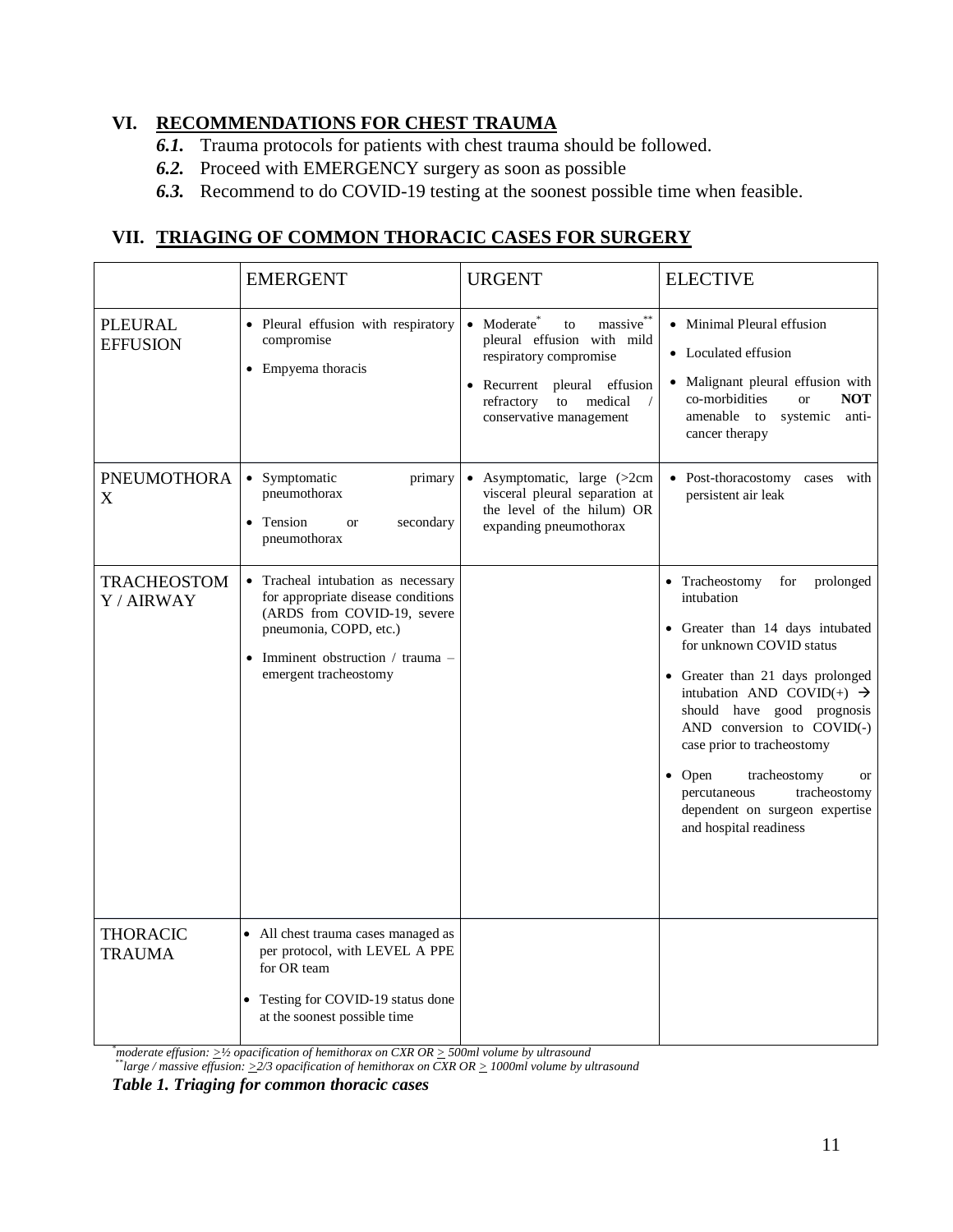#### **REFERENCES:**

- (1) COVID-19 Guidelines for Triage of Thoracic Patients. American College of Surgeons (online). 24 March 2020.
- (2) Zhou S, Wang Y, Zhu T et.al. Coronavirus Disease 19 Pneumonia in 62 Patients in Wuhan, China. Am J Roentgenol. *0 0:0, 1-8.* https:// [www.ajronline.org/doi/full/10.2214/AJR.20.22975](http://www.ajronline.org/doi/full/10.2214/AJR.20.22975)*.*
- (3) CDC Center for Disease Control and Prevention. Coronavirus Disease 2019: Using PPE. 3 April 2020. www.cdc.gov/coronavirus
- (4) A Pryor. SAGES and EAES Recommendations Regarding Surgical Response to COVID-19 Crisis. 29 MAR 2020. <https://www.sages.org/recommendations-surgical-response-covid-19/>
- (5) Halifax R., Wrightson JM, Bobby A et.al. Pleural Services during the COVID-19 Pandemic. British Thoracic Society, 3 April 2020. www.brit-thoracic. org.uk
- (6) Heuer JF, Crozier TA, Howard G, and M Quintel. Can breathing circuit filters help prevent the spread of influenza A (H1N1) virus from intubated patients?. GMS Hygiene and Infection Control 2013, Vol. 8(1), ISSN 2196-5226
- (7) Bilkhu R, Viviano A, SafticI, Billè A. COVID 19: Chest Drains with Air Leak- The Silent "Super Spreader"?. CTS Net. 2020-04-08T21:56:36Z.
- (8) Covid 19 AIRWAY MANAGEMENT PRINCIPLES March 19, 2020.
- (9) Performing tracheostomy during the Covid-19 pandemic: guidance and recommendations from the Critical Care and Acute Care Surgery Committees of the American Association for the Surgery of Trauma
- (10) ENT UK Guidance for ENT during the COVID-19 pandemic
- (11) Tracheotomy in ventilated patients with COVID-19. Annals of Surgery (online).
- (12) May MP, Levsky JM, Berko NS, et.al. A new and simple method for estimating pleural effusion size on CT Scans. *Chest.* 2013;143(4):1054-1059. doi:10.1378/chest.12-1292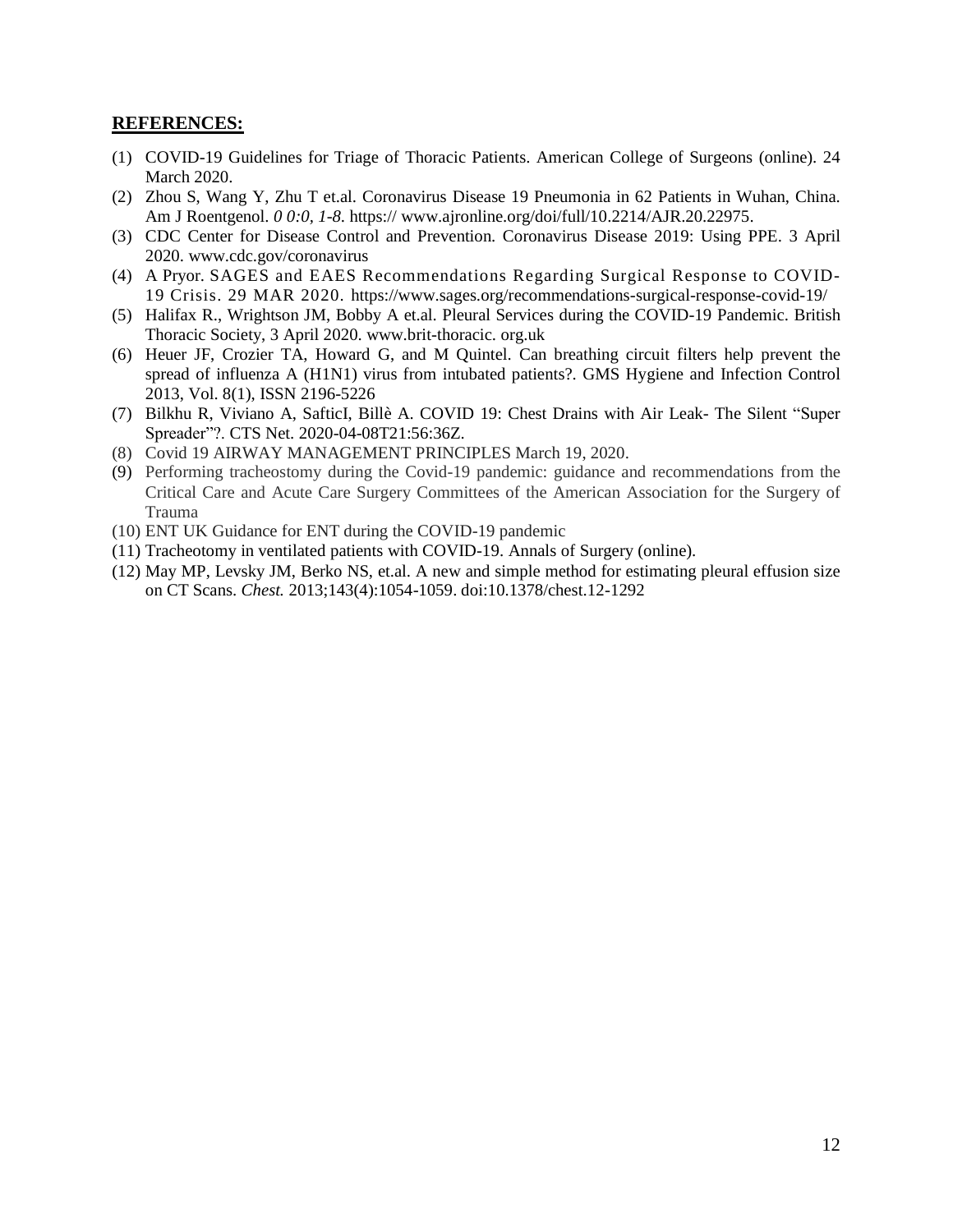## *Annex A: Modified HME filter for air leak* (7) **Materials:**

- HME (Heat and Moisture Exchange) filter: usually used in endotracheal anesthesia
- ET-tube (select size appropriate for connection on suction port or air-vent port of watr seal





A. HME Breathing Filter B. HME Adapter C. ET tube



#### **Procedure:**

- Connect the HME filter (A) to the cut ET tube with adapter (D)
- Connect  $(D)$  to the suction port or air-vent port of the drainage bottle  $(E)$



D. Cut ET tube connected to HME E. Filter system set-up connected F. Sinapi drain system



to suction port / air vent



#### **Alternative set-up:**

• Connect (D) to a Sinapi drain air vent port (F)

#### *Annex B: Open Surgical Tracheostomy* (10) **Procedure**

- Minimizing aerosolization during the procedure itself is critical. A non-fenestrated cuffed tracheotomy tube with a disposable inner cannula should be used for the time being.
- Coordination between anesthetist (for regulation of breathing) and surgeon during the procedure is key to minimize exposure of OR personnel to aerosols from the airway.
	- The patient should be fully paralyzed to minimize cough reflex during airway entry.
	- In addition to standard surgical instruments used for tracheotomy, electrosurgical equipment should be set up in the room while minimizing contamination of the electrosurgical generator
	- The ETT cuff should be advanced distal to the tracheotomy site to the level of the carina.
		- When the tube position is adjusted, ventilation should be held before the cuff is deflated until it is fully re-inflated.